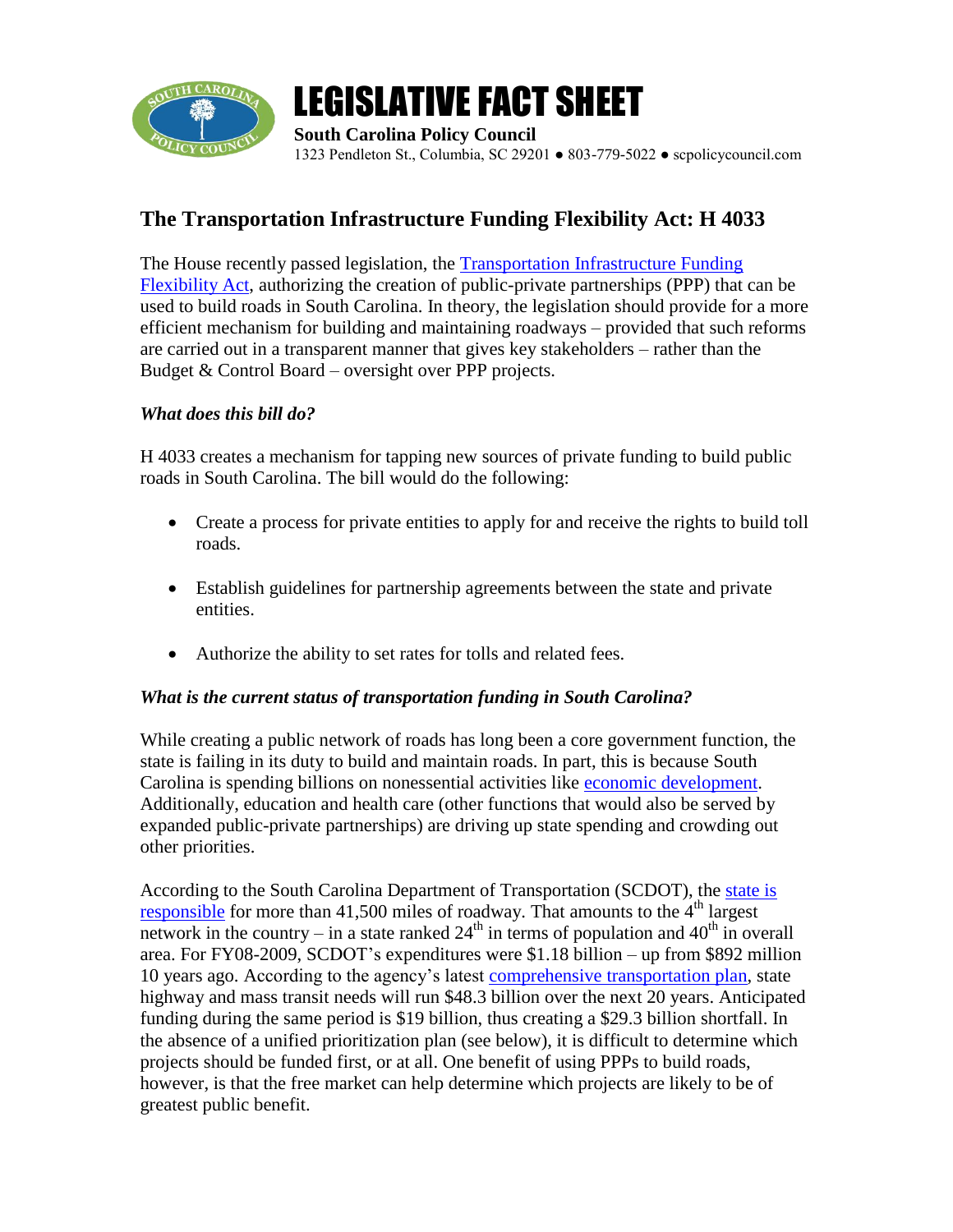#### *How is road construction funded now?*

Federal funding currently accounts for 55 percent (\$800 million) of transportation spending (\$1.4 billion for FY09-2010) in South Carolina. This number is about 80 percent higher than usual, owing to temporary federal stimulus funds. The state's share of transportation funding is primarily derived from a 16 cent-per-gallon motor fuels tax. The tax is distributed into four major categories: 65 percent to SCDOT; 17 percent to the counties; 1 percent to the Department of Natural Resources; and the remaining 17 percent to the State Highway Fund. However, various statutory provisions – for example, \$18 million is dedicated to the Coordinating Council for Economic Development – permit highway funding to be used for other activities.

While South Carolina has the  $5<sup>th</sup>$  lowest gas tax in the country, such taxes are an inefficient and unfair approach to funding roads. Both [government](http://financecommission.dot.gov/) and private sector studies have thus recommended reducing reliance on the tax. According to the nonprofit [Reason Foundation:](http://reason.org/news/show/funding-system-for-roads-and-b)

Fuel taxes generate revenue based on the energy source for the vehicle, not the wear and tear on the road, bridge, or other facility. We need to shift to a direct mileage charge, where we pay for how much we drive and which roads we drive on. This kind of pricing will give transportation system users participation in the funding process in a meaningful way.

Privatizing road construction and maintenance could ultimately lead to a reduction, or elimination, of the gas tax by creating efficient mechanisms for making road consumers pay their own way instead of shifting costs to other users.

#### *What is a public-private-partnership?*

Public-private partnerships are contracts between the government and private companies that allow the private sector greater participation in the creation and delivery of some public function – in this case, the construction and maintenance of roads. Public-private partnerships offer a better way to leverage private capital in order to finance the public service of building roads and infrastructure.

The thinking behind public-private partnerships is that the government does not possess the expertise and incentives necessary to deliver certain core services. Thus these functions should be delegated to private contractors operating under careful oversight. In doing so, the state saves taxpayer money and also invites an additional level of public oversight.

As far as roads go, South Carolina's current model for building roads is not only outdated, it is archaic. Whereas governments were once the only entities capable of carrying out long-term road projects (think: Rome), advances in technology have made it possible for private contractors to build roads more easily and efficiently. Likewise, new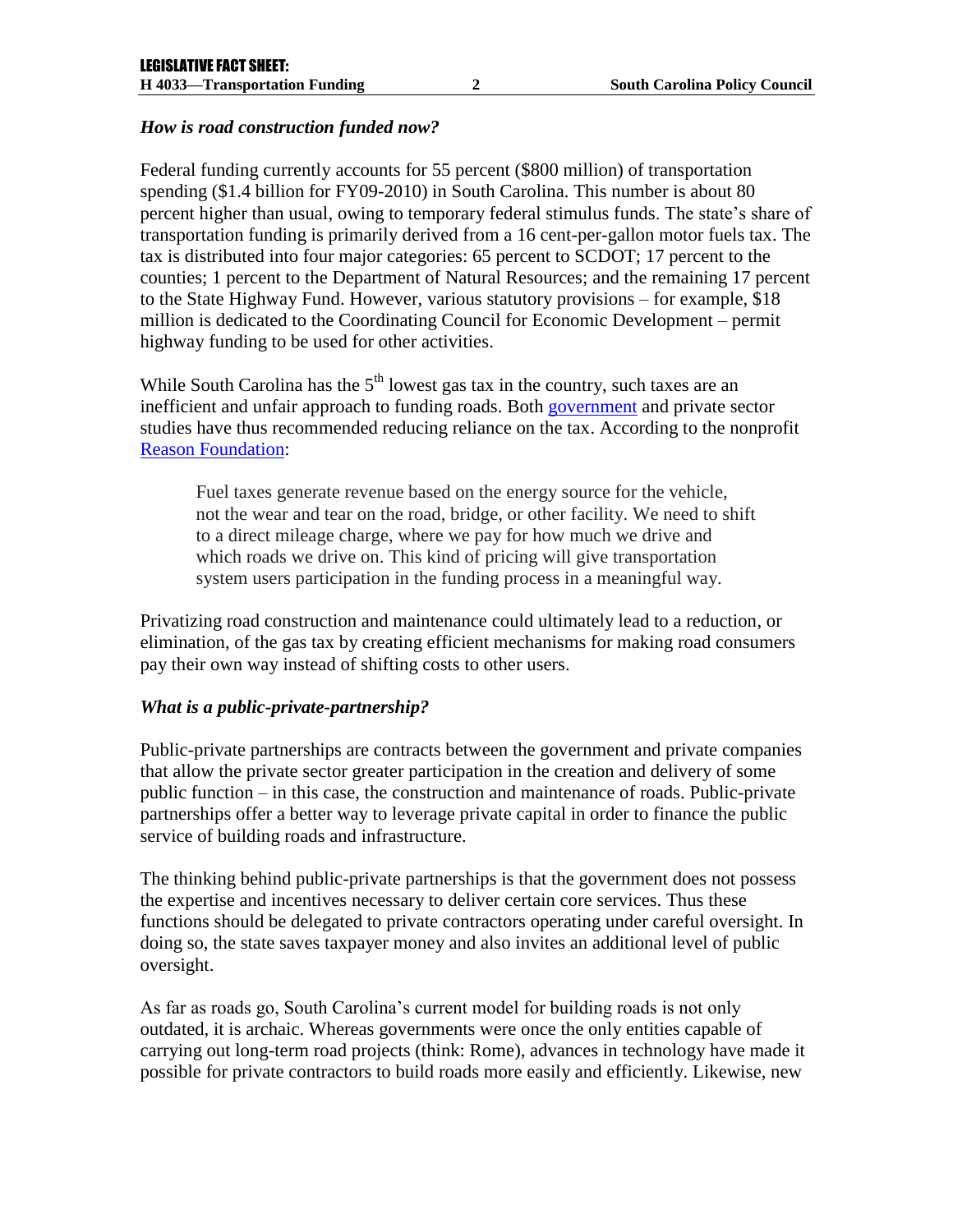technology makes it possible to bill consumers of roads at the point of consumption – namely, the toll booth.

The primary benefit of public-private initiatives for road construction is the building of new roads at a reduced cost to taxpayers. By accomplishing this goal, PPPs can bring about a reduction in spending on core services, as well as facilitate the completion of projects that would otherwise be left undone – such as the [Storm Evacuation](http://www.tollroadsnews.com/node/4645) Life Line route (SELL). Accordingly, the [U.S. Department of Transportation](http://www.fhwa.dot.gov/reports/pppdec2004/pppdec2004.pdf) strongly supports public-private partnerships as a way of "generating substantial benefits for public agencies interested in encouraging innovation and saving time and money on projects."

Perhaps most important is that PPPs inject the power and knowledge of the free market into the execution of road projects. By necessity, PPPs must take into account the needs of consumers – as drivers – so that these needs take priority over bureaucratic preferences, backdoor deals, or misplaced federal funding allocations. In doing so, PPPs can result in a more efficient distribution of taxpayer dollars, such that these funds gravitate toward high-priority projects consumers are willing to pay a premium to use.

#### *Questions regarding public-private partnerships*

**Does this legislation implement tolls on existing roadways?** Section 57- 3-910 (as amended) of H 4033 states that no toll may be imposed on a federal interstate in existence as of January 1, 1997 – unless the toll is authorized by the General Assembly in separate legislation. Likewise, § 57-3-330(C) states that an existing "transportation facility may not be the subject of a public-private initiative." However, if additional lanes are added to an existing highway, a toll may be imposed on the new capacity if the extension is conducted under the rules of a public-private partnership. The bill also provides that once the toll road is paid for, toll charges shall cease.

**Will private companies be able to exercise eminent domain?** The Supreme Court case, *[Kelo v. New London](http://en.wikipedia.org/wiki/Kelo_v._City_of_New_London) (2005),* has raised public awareness regarding property rights and eminent domain takings on behalf of private entities. Wording in § 57-3-450 explicitly requires that SCDOT retain eminent domain authority. Moreover, homeowners will likely be better off owing to private participation. According to Len Gilroy, director of government reform with the Reason Foundation, private firms tend to compensate owners at higher prices than do government agencies.

**Aren't tolls a form of double taxation?** In South Carolina, roads are currently paid for through state and federal taxes. So isn't imposing a toll on top of that creating a double tax? This would be the case if a toll were imposed on a roadway built with tax dollars, but would not apply to new roadways or expansions of existing roadways built through PPPs.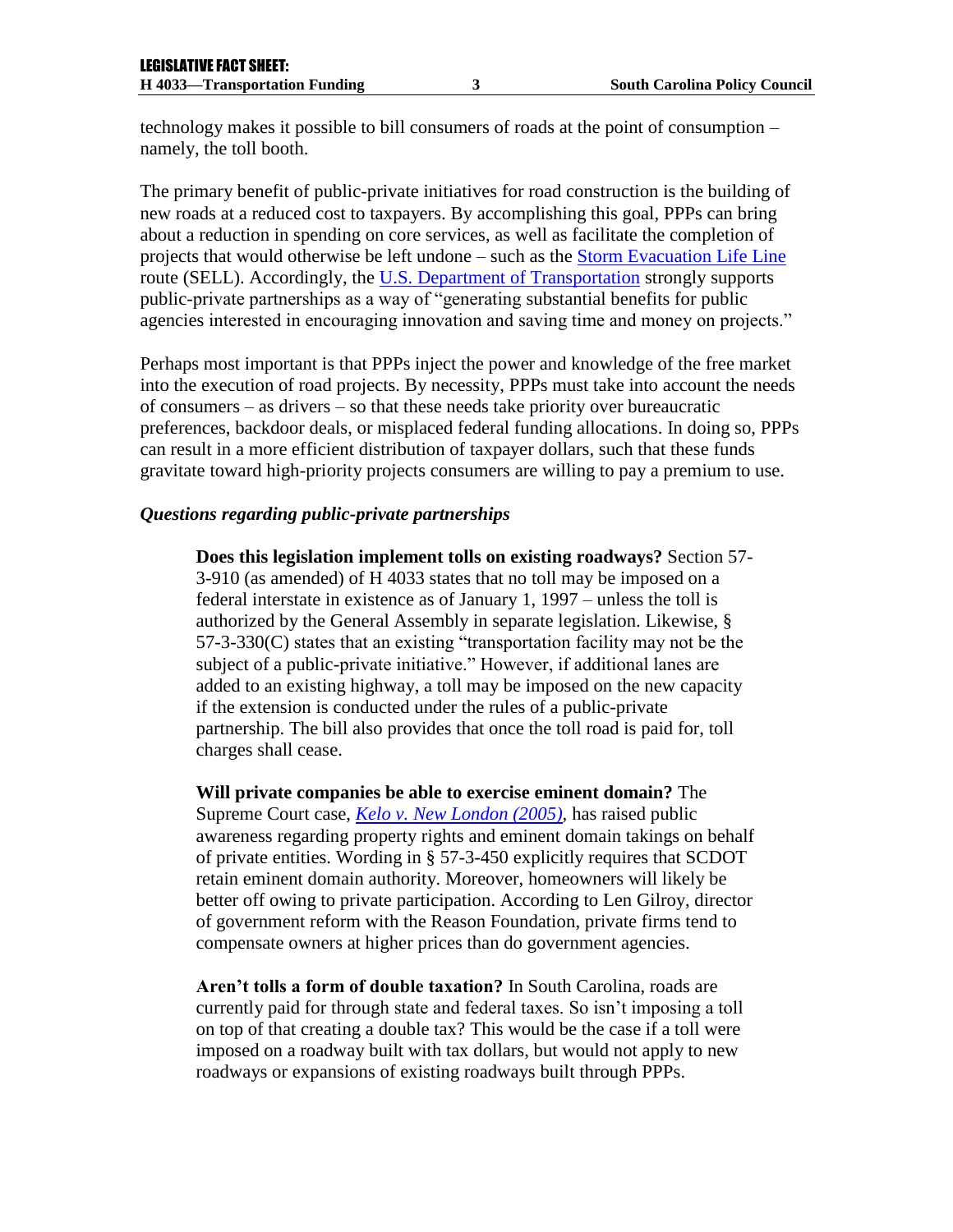In addition, gas tax rebates (see below) can be provided to drivers that frequently use toll roads.

**Should roads be built at a profit?** Private investors already profit from a number of core government services via the process of issuing state and local bonds to support capital and other projects. The profit that comes from building roads is fair compensation for taking on the risk of privately funding such ventures. More important, though, is that the ability to profit from roads aligns investor incentives with what is best for state taxpayers and consumers. Private investors, for instance, will have a greater incentive to build and maintain high-quality roads because using (and thus paying for) these roads will be a voluntary transaction. Moreover, H 4033 includes several consumer/taxpayer protections. These include: permitting road construction contracts to include a maximum rate of return on investment  $(\S 57-3-400(e))$ ; requiring that tolls only be used to pay for costs associated with the toll road (§ 57-3-930); and requiring that tolls cease after financial obligations related to financing the road have been satisfied (although, given the need for ongoing maintenance, it is unclear if such tolls would ever entirely disappear). The state likewise retains title to any roads should the PPP default on its agreement (§ 57-3-420).

#### *How do other states do it?*

Public-private partnerships dedicated to road building are not a new concept. Twenty-six states and numerous countries already rely on such partnerships for extensive road projects. Major cities like Paris, Sydney and Toronto have undertaken projects in excess of \$1 billion. Even developing countries in Latin America have found public-private partnerships effective in securing funding for new roads.

Here are a few examples of how states have used PPPs to save money, reduce time and cost overruns, and complete previously undone projects.

#### *Florida*

- According to the Florida Department of Transportation, public-private partnerships have generated cost savings of between 15 and 20 percent. Additionally, they have created a 300 percent reduction in cost overruns and a 400 percent savings in time overruns.
- In Fort Lauderdale, the I-595 highway has been consistently congested. But the state has had trouble funding such a project through conventional financing. A new \$1.8 billion public-private partnership has allowed construction to begin and is expected to be [completed by 2014.](http://www.fhwa.dot.gov/ipd/case_studies/fl_i595.htm)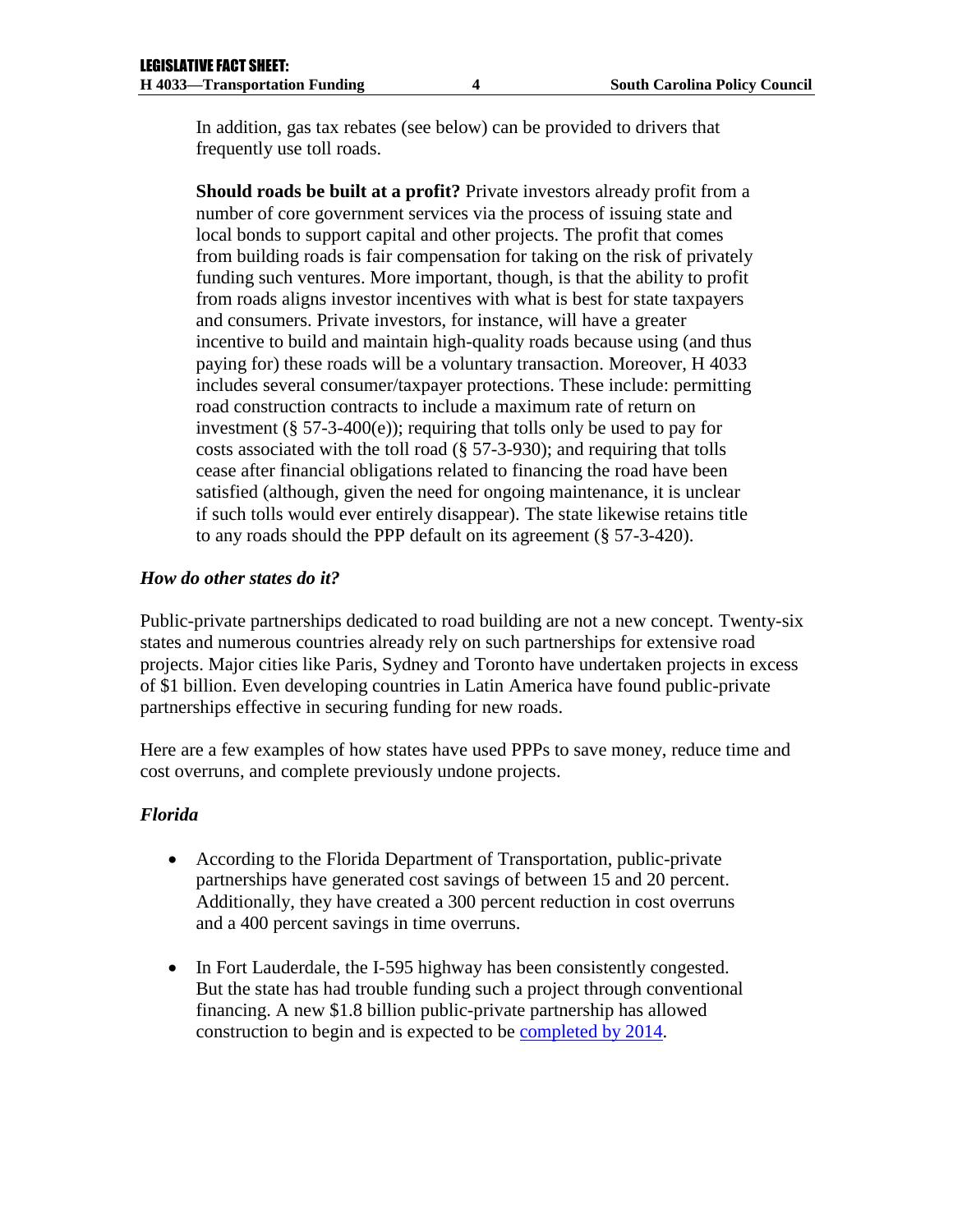Another undone project involves two tunnels that have been on the Florida transportation plan for years. Recently, the state entered into a \$1 billion public-private partnership that will start construction to connect the Port of Miami to I-395 and I-95.

#### *Virginia*

- In Virginia, a [DOT plan to build](http://reason.org/files/testimony_pennsylvania_transportation_public_private_partnerships.pdf) new lanes on I-495 was estimated to cost \$3 billion. As in South Carolina, Virginia's transportation funding was overdrawn. But Virginia law allows for public-private partnerships, and a private firm bid to do the project for \$1.8 billion. With traditional funding, the project would likely not have been undertaken.
- State engineers estimated it would cost \$283 million to complete Route 288 near Richmond. But as built under a PPP, the project ended up costing \$236 million – for a savings of \$47 million.
- Another Va. highway project the Pocahontas Parkway was completed via a public-private partnership saving \$10 million from initial estimates.

#### *Texas*

- Two projects in Dallas have been agreed upon that will bring \$6 billion in new roads. The first, a \$4 billion, 52-year contract, will rehab I-635 and is expected to be completed in 2016. The state is kicking in a mere \$445 million for the project.
- Another Texas project underway is the [North Tarrant Express](http://reason.org/files/reason_nebraska_transportation_ppp_2009.pdf) a \$2 billion project that will be undertaken with a combination of private investment and \$570 million in taxpayer funds.

#### *How to make PPPs work for South Carolina*

**Take the Budget & Control Board out of it**. Contrary to the model proposed in H 4033 (cf. § 57-3-340 and following), the Budget & Control Board (BCB) should not have direct oversight over PPPs. In no other state does any such entity exercise control over the approval of transportation projects. Rather, the Department of Transportation (specifically, via the SCDOT Commission) should exercise oversight over contracts and proposals, but with additional safeguards such as a public review process and a PPP oversight committee. After all, if private companies are submitting bids and contracts for transportation projects, it would seem appropriate that the public sector agency – Department of Transportation – that has the greatest knowledge in this area should make approval decisions. Leaving such decisions to the BCB politicizes the road building process even more, leading to increased costs and a lack of accountability and transparency.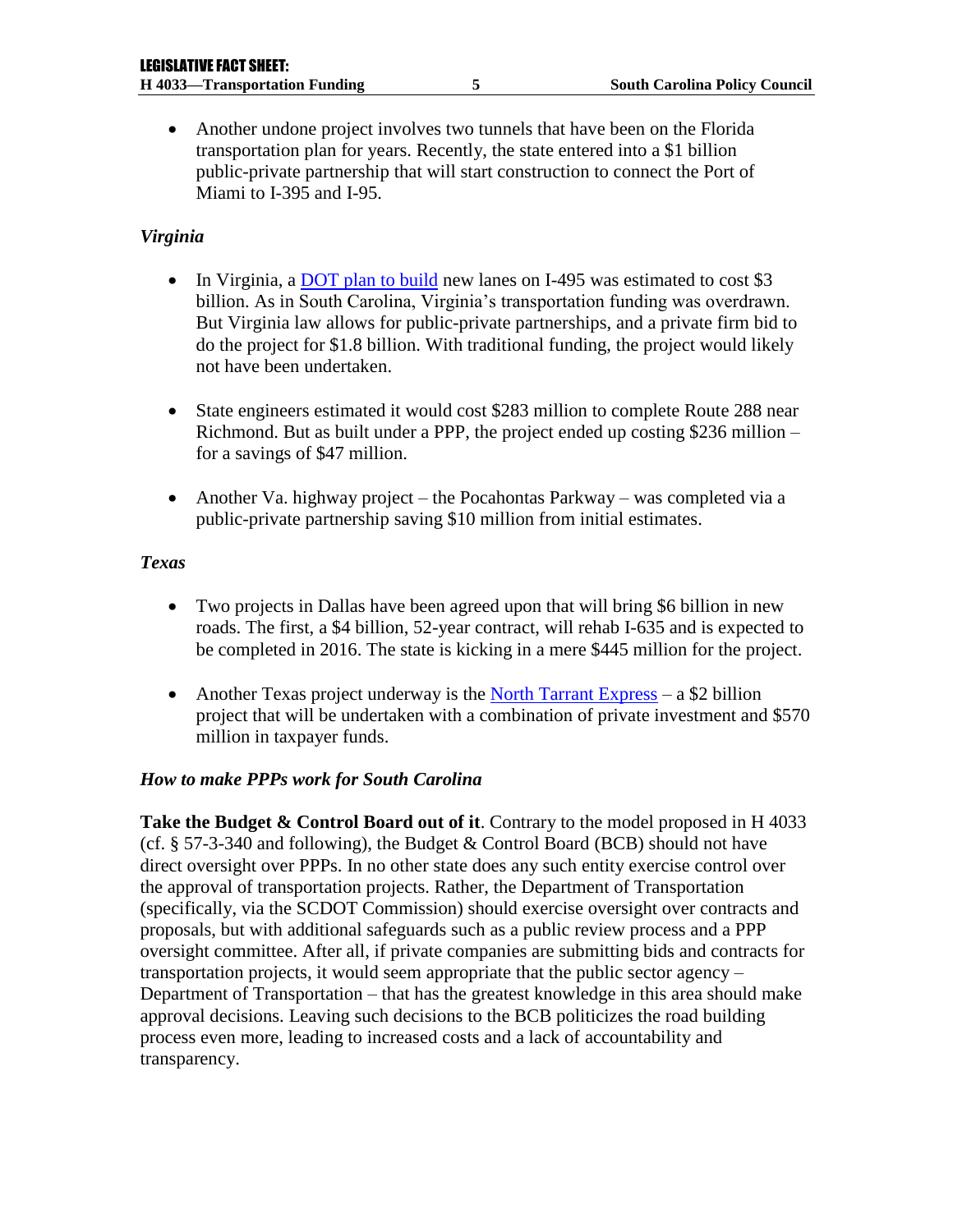**Allow for longer contracts**. H 4033 outlines a timeline for contracts and procedures for any extensions. Section 57-3-380(B) limits the timeframe to 30 years – subject to extension by the BCB. But this limit is too strict and will discourage competitive private bids. As evidenced by best practices in other states – most contracts have been at least 50 years in length in Texas – longer terms

provide more time for private firms to adequately recoup costs and maintain roads. According to the Reason Foundation, the best model is a long-term concession agreement as the basis for protecting the interests of both parties in the partnership. Additionally, SCDOT or another oversight body with transportation expertise (see below), rather than the BCB, should be responsible for approving contract extensions.

**Prioritize road projects**. As indicated above, one of the key benefits of PPPs is that they necessarily lead to the prioritization of road projects according to consumer needs – proportionately depoliticizing the road building process. A good complement to this reform would be to encourage SCDOT to develop a unified prioritization plan based on objective metrics and subject to public review. As things now stand, DOT has several such planning documents, but no unified project list. (Granted, federal funding restrictions often make it difficult to fund the most important projects first.) Each project should also include a cost-benefit analysis using metrics equivalent to those used by the private investors the state hopes to attract.

**Allow for public review and independent oversight**. As amended by the House, H 4033 requires a 30-day public review period for proposed PPPs (§ 57-3-360). Another improvement could be the addition (as has been done in Indiana) of an oversight board for each project that would monitor contract compliance. An even better option might be to establish a separate PPP oversight board (as recently instituted in California) that would provide additional expertise and review over SCDOT Commission decisions. Whatever mechanism is chosen, though, must be streamlined so as not to increase compliance costs for private investors.

**Provide for a gas tax rebate**. As previously mentioned, the gas tax is an inefficient means of paying for roads. In Arizona, concerns over double taxation resulted in a reform measure that [specifically detailed](http://www.azleg.gov/FormatDocument.asp?inDoc=/legtext/49leg/1r/bills/hb2396s.htm) a process for taxpayers to apply for gas tax rebates in an amount equal to the time driven on toll roads. The legislation reads:

*"A person who pays a toll to operate a motor vehicle on a roadway project that is constructed or operated pursuant to this article is entitled to and may apply for a refund or credit from the state for motor vehicle fuel license taxes, use fuel taxes, or motor carrier fees paid while operating the motor vehicle on the roadway project."*

Adding a similar safeguard to H 4033 would protect taxpayers – particularly businesses with high transportation costs – from double taxation.